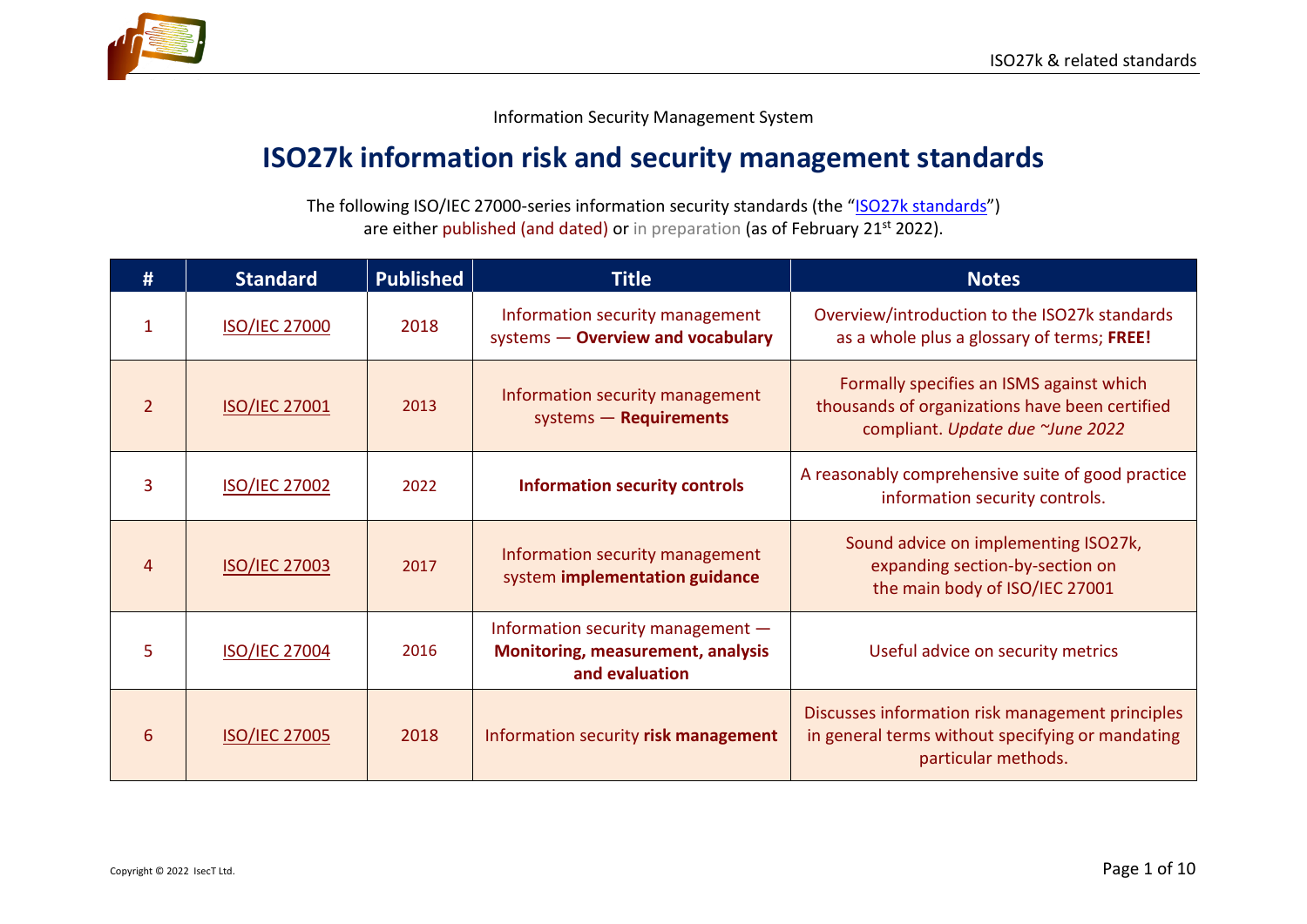

| #              | <b>Standard</b>         | <b>Published</b> | <b>Title</b>                                                                                                 | <b>Notes</b>                                                                                                                                      |
|----------------|-------------------------|------------------|--------------------------------------------------------------------------------------------------------------|---------------------------------------------------------------------------------------------------------------------------------------------------|
| $\overline{7}$ | <b>ISO/IEC 27006</b>    | 2015             | Requirements for bodies providing<br>audit and certification of information<br>security management systems   | Formal guidance for certification bodies<br>on the certification process                                                                          |
| 8              | <b>ISO/IEC 27007</b>    | 2020             | <b>Guidelines for information security</b><br>management systems auditing                                    | Auditing the management system<br>elements of the ISMS                                                                                            |
| 9              | <b>ISO/IEC TS 27008</b> | 2019             | Guidelines for auditors on assessment<br>of information security controls                                    | Auditing the information security<br>elements of the ISMS                                                                                         |
| 10             | <b>ISO/IEC 27009</b>    | 2020             | Sector-specific application of ISO/IEC<br>27001 - requirements                                               | Guidance for those developing new ISO27k<br>standards for particular industries                                                                   |
| 11             | <b>ISO/IEC 27010</b>    | 2015             | Information security management for<br>inter-sector and inter-organisational<br>communications               | Sharing information on information security<br>between industry sectors and/or nations,<br>particularly those affecting "critical infrastructure" |
| 12             | <b>ISO/IEC 27011</b>    | 2016             | Information security management<br>guidelines for telecommunications<br>organizations based on ISO/IEC 27002 | Information security controls<br>for the telecoms industry;<br>also called "ITU-T Recommendation x.1051"                                          |
| 13             | <b>ISO/IEC 27013</b>    | 2021             | Guidance on the integrated<br>implementation of ISO/IEC 27001 and<br><b>ISO/IEC 20000-1</b>                  | Combining ISO27k/ISMS with<br><b>IT Service Management/ITIL</b>                                                                                   |
| 14             | <b>ISO/IEC 27014</b>    | 2020             | <b>Governance of information security</b>                                                                    | Governance in the context of information security;<br>also called "ITU-T Recommendation X.1054"                                                   |
| 15             | <b>ISO/IEC TR 27016</b> | 2014             | Information security management -<br>Organizational economics                                                | Economic theory applied to information security                                                                                                   |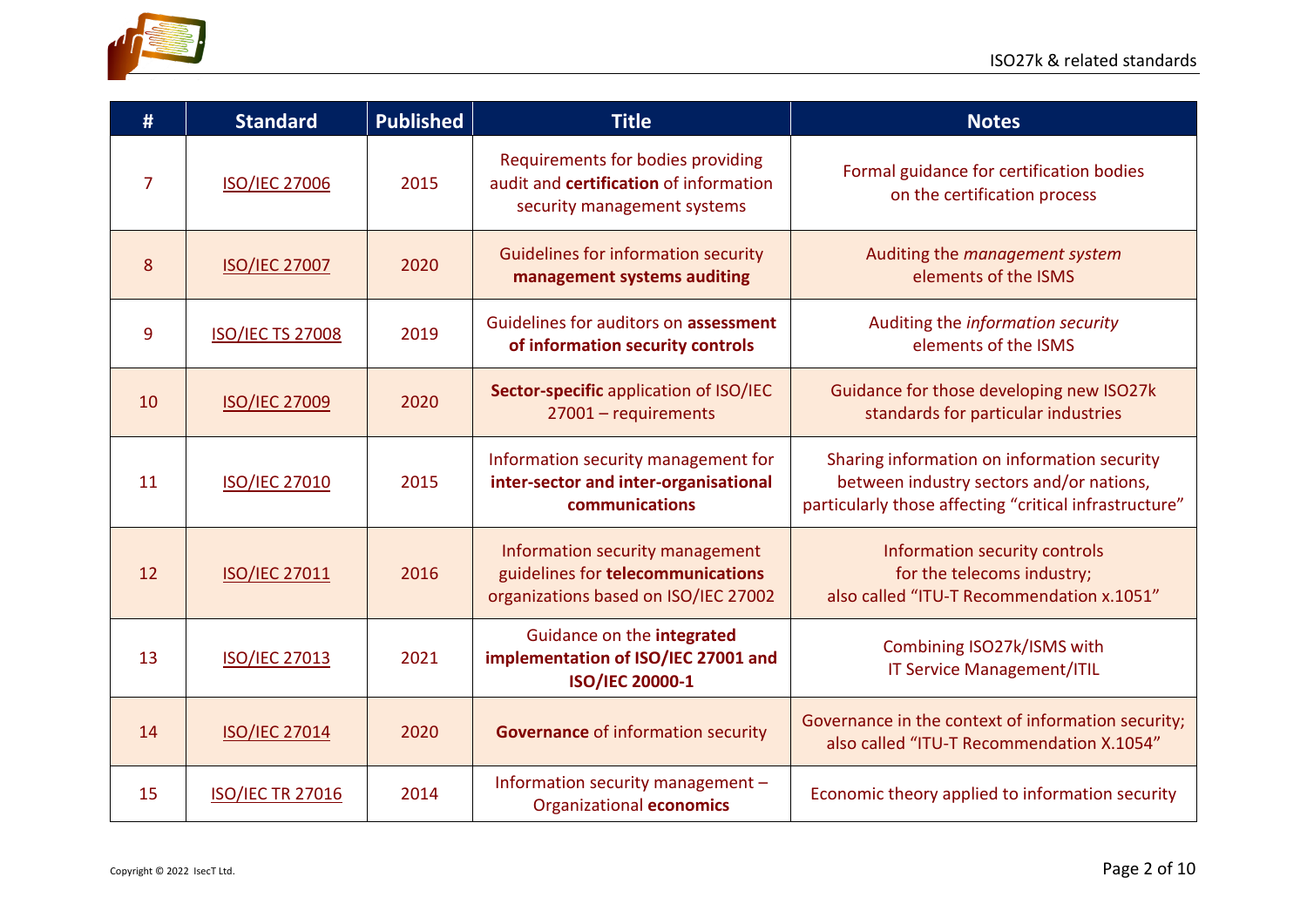

| #  | <b>Standard</b>         | <b>Published</b> | <b>Title</b>                                                                                                                 | <b>Notes</b>                                                                                                                                        |
|----|-------------------------|------------------|------------------------------------------------------------------------------------------------------------------------------|-----------------------------------------------------------------------------------------------------------------------------------------------------|
| 16 | <b>ISO/IEC 27017</b>    | 2015             | Code of practice for information<br>security controls based on ISO/IEC<br>27002 for cloud services                           | Information security controls for cloud computing;<br>also called "ITU-T Recommendation X.1631"                                                     |
| 17 | <b>ISO/IEC 27018</b>    | 2019             | Code of practice for controls to protect<br>personally identifiable information in<br>public clouds acting as PII processors | Privacy controls primarily for public cloud<br>computing services                                                                                   |
| 18 | <b>ISO/IEC 27019</b>    | 2017             | Information security control for the<br>energy utility industry                                                              | Information security for ICS/SCADA/embedded<br>systems (not just used in the energy industry!),<br>excluding the nuclear industry                   |
| 19 | <b>ISO/IEC 27021</b>    | 2017             | <b>Competence requirements for</b><br>information security management<br>systems professionals                               | Guidance on the skills and knowledge<br>necessary to work in this field                                                                             |
| 20 | <b>ISO/IEC 27022</b>    | 2021             | <b>Guidance on information security</b><br>management system processes                                                       | Describes an ISMS as a suite of processes                                                                                                           |
| 21 | <b>ISO/IEC TR 27024</b> | <b>DRAFT</b>     | Use of ISO/IEC 27001 family of<br>standards in governmental/regulatory<br>requirements                                       | References various laws and regs that build on<br>ISO27k                                                                                            |
| 22 | <b>ISO/IEC 27028</b>    | <b>DRAFT</b>     | Guidelines for ISO/IEC 27002 attributes                                                                                      | Advice on extending and using the control<br>attributes from ISO/IEC 27002                                                                          |
| 23 | ISO/IEC 27029           | <b>DRAFT</b>     | ISO/IEC 27002 and ISO and IEC<br>standards                                                                                   | ?? Too early to say !                                                                                                                               |
| 24 | <b>ISO/IEC 27031</b>    | 2011             | <b>Guidelines for information and</b><br>communications technology readiness<br>for business continuity                      | Continuity (i.e. resilience, incident management<br>and disaster recovery) for ICT, supporting general<br>business continuity; revision in progress |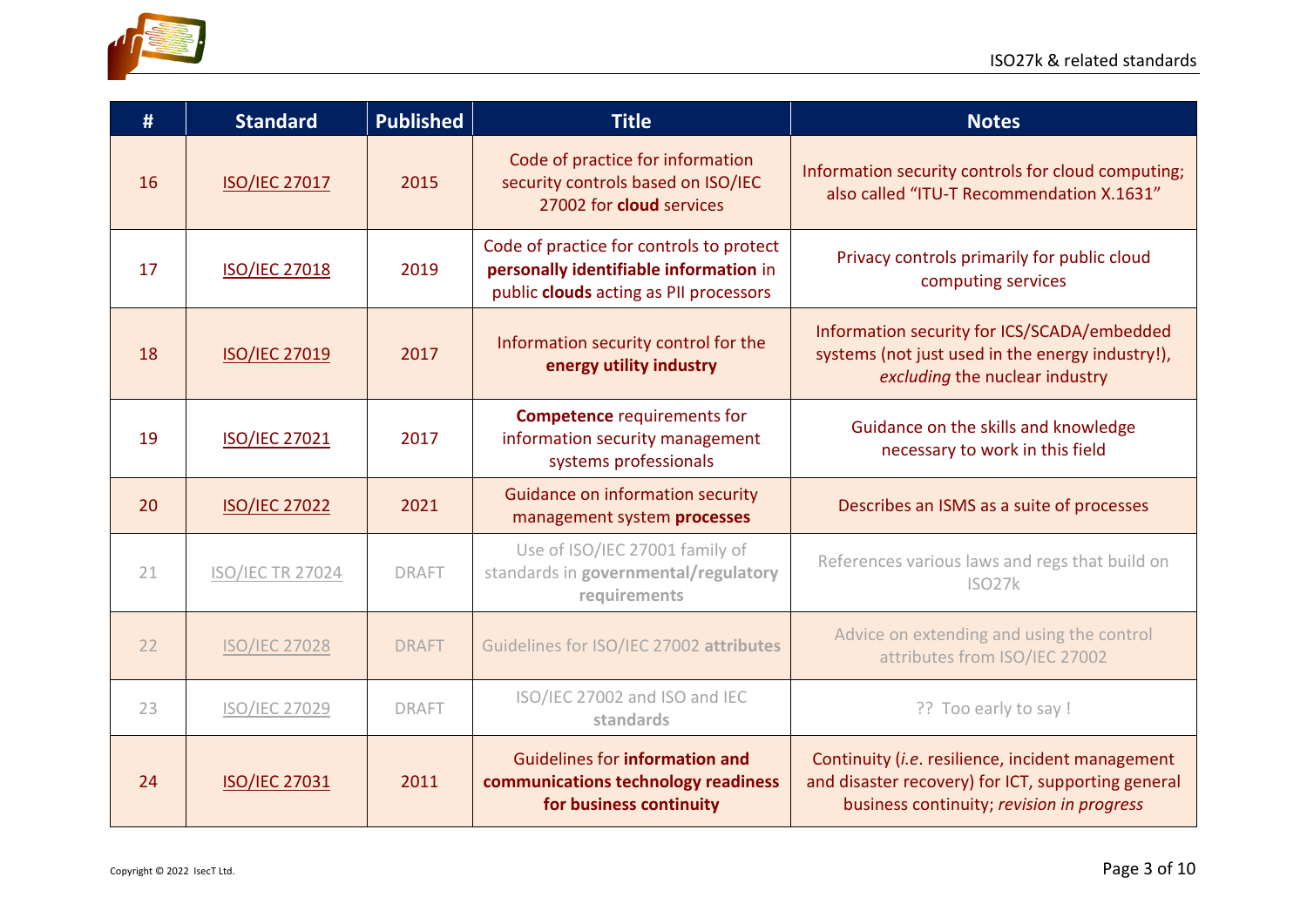

| #  | <b>Standard</b>      | <b>Published</b> | <b>Title</b>                                                                               | <b>Notes</b>                                                                 |
|----|----------------------|------------------|--------------------------------------------------------------------------------------------|------------------------------------------------------------------------------|
| 25 | <b>ISO/IEC 27032</b> | 2012             | <b>Guidelines for cybersecurity</b>                                                        | Ignore the vague title: this standard<br>actually concerns Internet security |
| 26 |                      | $-12015$         | Network security overview and<br>concepts                                                  |                                                                              |
| 27 |                      | $-22012$         | Guidelines for the design and<br>implementation of network security                        |                                                                              |
| 28 |                      | $-32010$         | Reference networking scenarios -<br>threats, design techniques and control<br>issues       |                                                                              |
| 29 |                      | $-42014$         | Securing communications between<br>networks using security gateways                        | Various aspects of network security,<br>updating and replacing ISO/IEC 18028 |
| 30 | <b>ISO/IEC 27033</b> | $-52013$         | Securing communications across<br>networks using Virtual Private<br><b>Networks (VPNs)</b> |                                                                              |
| 31 |                      | $-62016$         | Securing wireless IP network access                                                        |                                                                              |
| 32 |                      | -7 DRAFT         | Network virtualization security                                                            |                                                                              |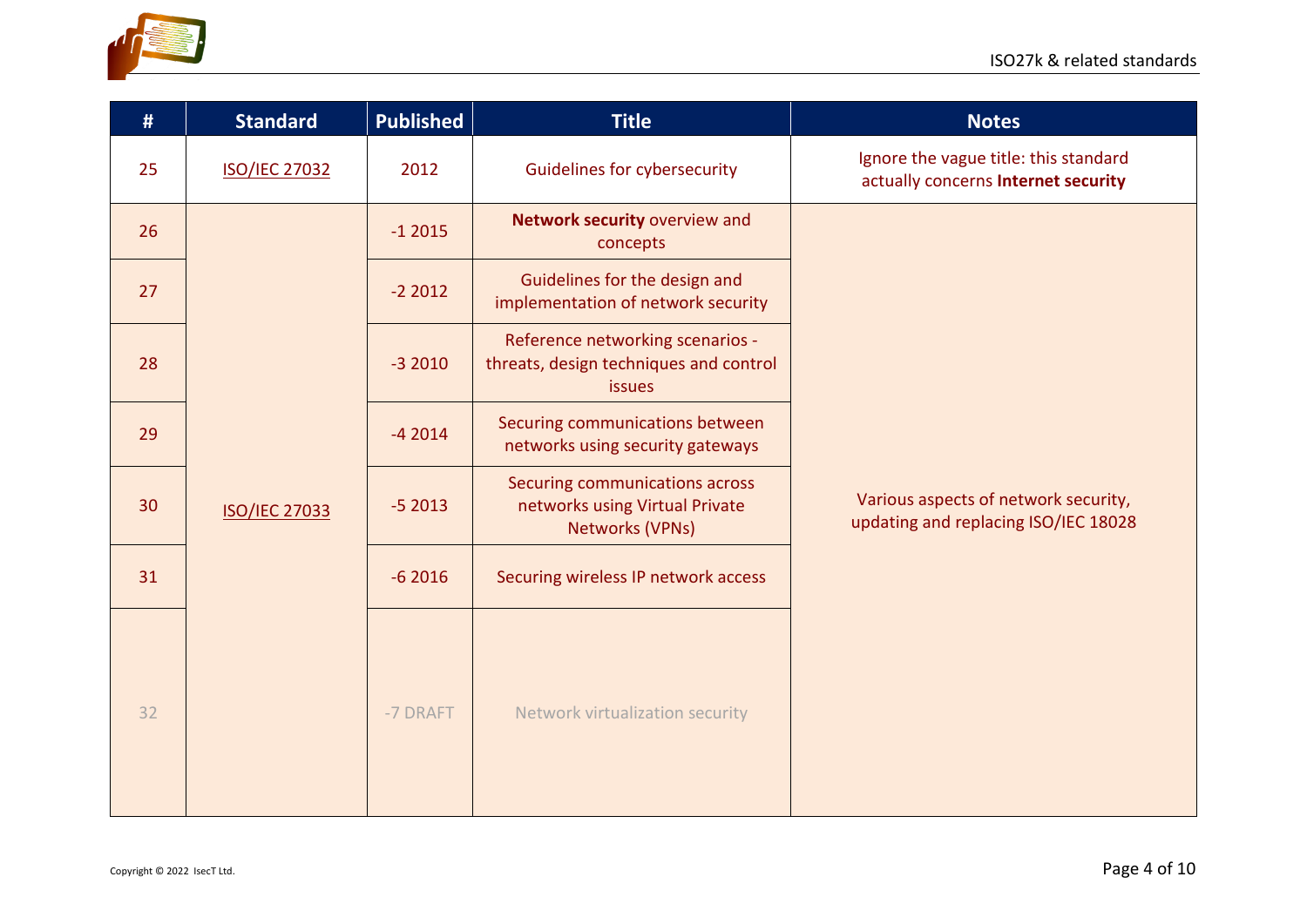



| #  | <b>Standard</b>      | <b>Published</b>     | <b>Title</b>                                                                       | <b>Notes</b>                                                                                                                                                                    |
|----|----------------------|----------------------|------------------------------------------------------------------------------------|---------------------------------------------------------------------------------------------------------------------------------------------------------------------------------|
| 33 |                      | $-12011$             | Application security - Overview and<br>concepts                                    |                                                                                                                                                                                 |
| 34 |                      | $-22015$             | Organization normative framework                                                   | Multi-part application security standard<br>Promotes the concept of a reusable library of<br>information security control functions, formally<br>specified, designed and tested |
| 35 |                      | $-32018$             | Application security management<br>process                                         |                                                                                                                                                                                 |
| 36 |                      | -4 DRAFT             | Application security verification and<br>validation                                |                                                                                                                                                                                 |
| 37 | <b>ISO/IEC 27034</b> | $-52017$             | Protocols and application security<br>control data structure                       |                                                                                                                                                                                 |
| 38 |                      | $TS - 5 - 1$<br>2018 | Protocols and application security<br>control data structure, XML schemas          |                                                                                                                                                                                 |
| 39 |                      | $-62016$             | Case studies                                                                       |                                                                                                                                                                                 |
| 40 |                      | $-72018$             | Application security assurance<br>prediction framework                             |                                                                                                                                                                                 |
| 41 | <b>ISO/IEC 27035</b> | $-12016$             | Information security incident<br>management - Principles of incident<br>management |                                                                                                                                                                                 |
| 42 |                      | $-22016$             | - Guidelines to plan and prepare for<br>incident response                          | Replaced ISO TR 18044<br>Specifically concerns incidents affecting                                                                                                              |
| 43 |                      | $-32020$             | - Guidelines for ICT incident response<br>operations                               | IT systems and networks (not all kinds of<br>information security incident)                                                                                                     |
| 44 |                      | -4 DRAFT             | $-$ Coordination                                                                   |                                                                                                                                                                                 |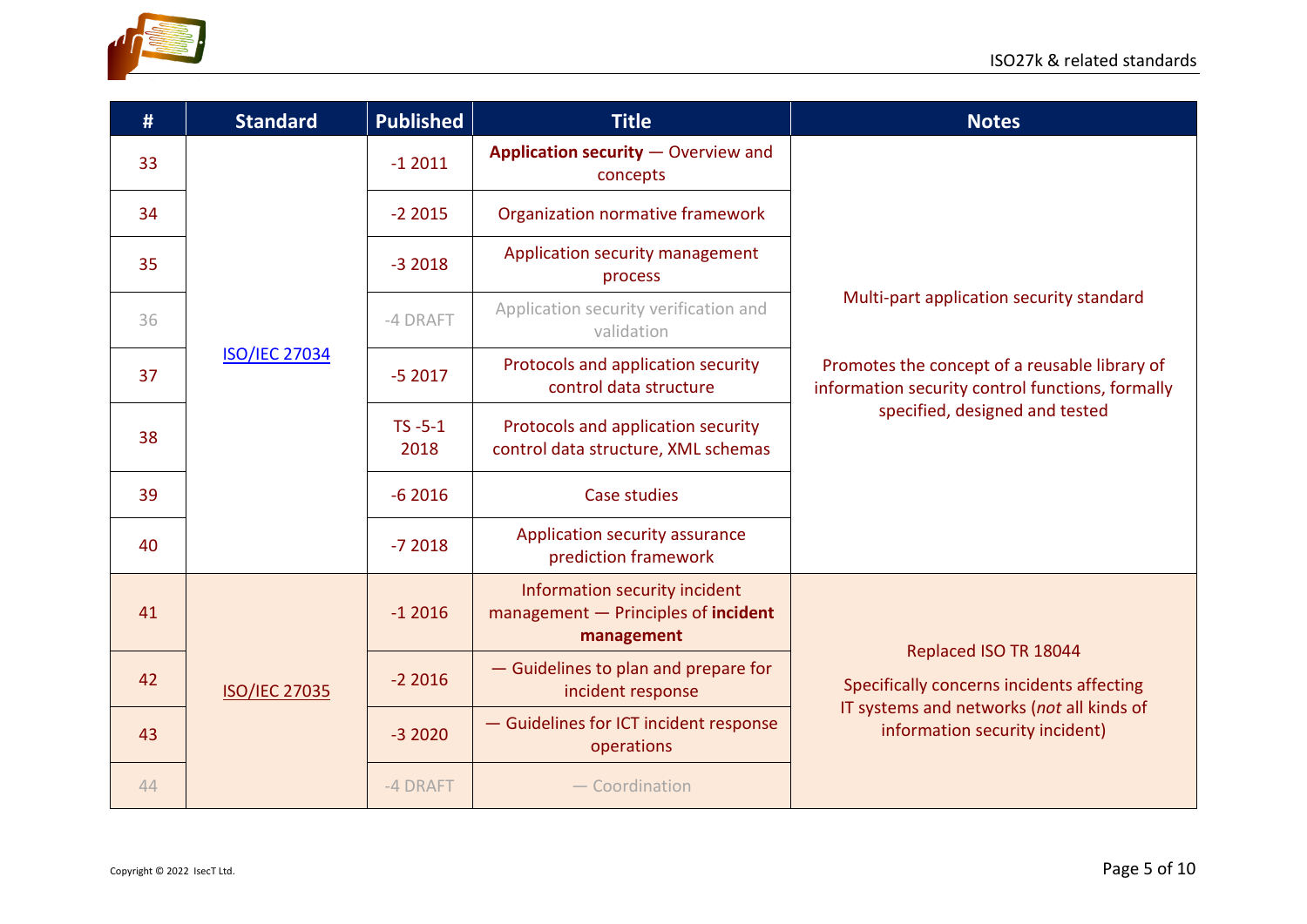



| #  | <b>Standard</b>      | <b>Published</b> | <b>Title</b>                                                                                       | <b>Notes</b>                                                                                   |
|----|----------------------|------------------|----------------------------------------------------------------------------------------------------|------------------------------------------------------------------------------------------------|
| 45 |                      | $-12014$         | Information security for supplier<br>relationships - Overview and concepts<br>(FREE!)              |                                                                                                |
| 46 | <b>ISO/IEC 27036</b> | $-22014$         | $-$ Requirements                                                                                   | Information security aspects of                                                                |
| 47 |                      | $-32013$         | $-$ Guidelines for<br><b>ICT supply chain security</b>                                             | ICT outsourcing and services                                                                   |
| 48 |                      | $-42016$         | - Guidelines for security of<br>cloud services                                                     |                                                                                                |
| 49 | <b>ISO/IEC 27037</b> | 2012             | Guidelines for identification, collection,<br>acquisition, and preservation of<br>digital evidence | One of several IT forensics standards                                                          |
| 50 | <b>ISO/IEC 27038</b> | 2014             | Specification for digital redaction                                                                | Redaction of sensitive content in digital documents<br>prior to release/disclosure/publication |
| 51 | <b>ISO/IEC 27039</b> | 2015             | Selection, deployment and operations<br>of intrusion detection and prevention<br>systems (IDPS)    | <b>IDS/IPS</b>                                                                                 |
| 52 | <b>ISO/IEC 27040</b> | 2015             | <b>Storage security</b>                                                                            | IT security for stored data                                                                    |
| 53 | <b>ISO/IEC 27041</b> | 2015             | Guidelines on assuring suitability<br>and adequacy of incident<br>investigative method             | Assurance of the integrity of forensic evidence<br>is absolutely vital                         |
| 54 | <b>ISO/IEC 27042</b> | 2015             | Guidelines for the analysis and<br>interpretation of digital evidence                              | IT forensics analytical methods                                                                |
| 55 | <b>ISO/IEC 27043</b> | 2015             | <b>Incident investigation</b><br>principles and processes                                          | The basic principles of eForensics                                                             |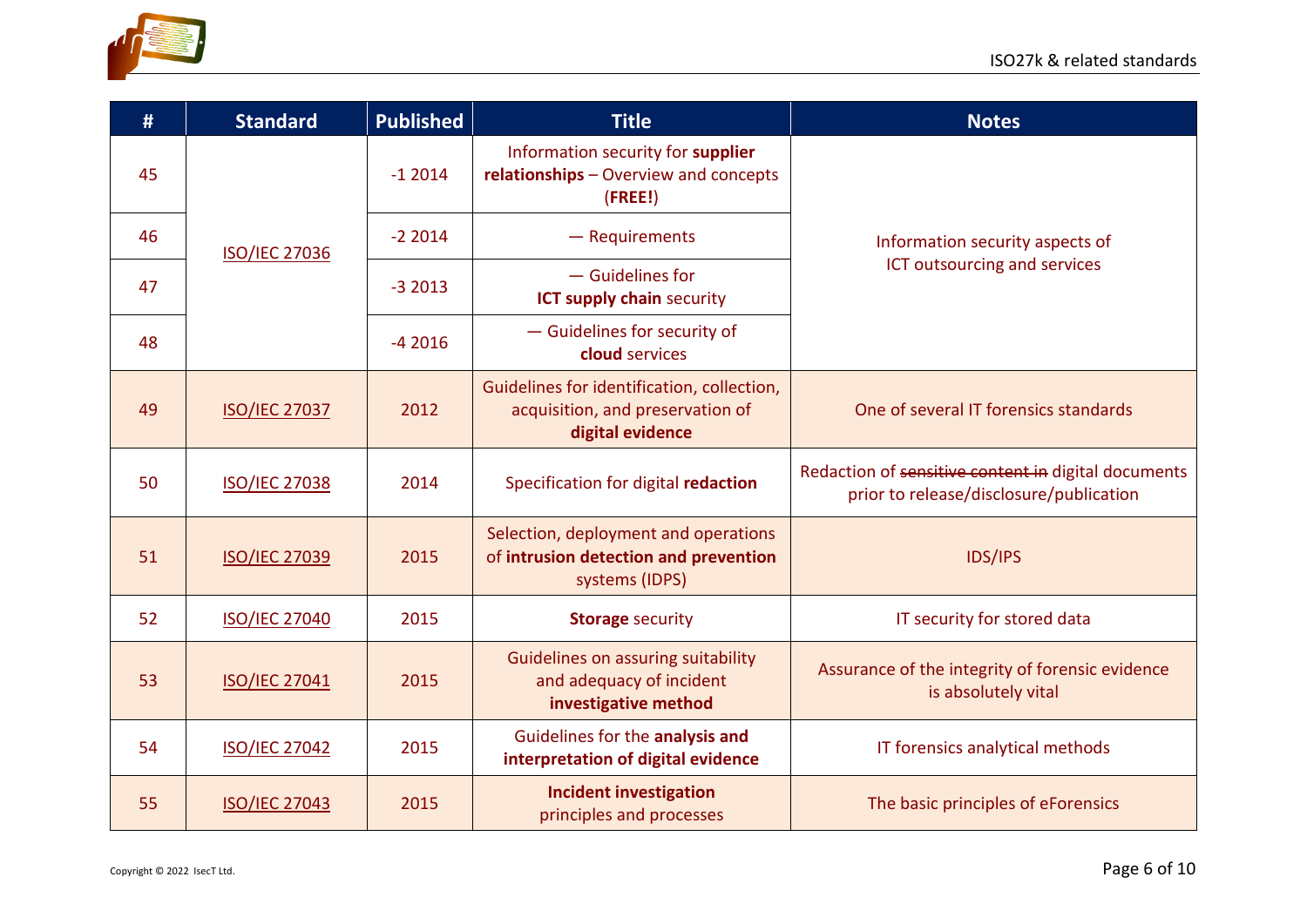

| #  | <b>Standard</b>         | <b>Published</b> | <b>Title</b>                                                                                     | <b>Notes</b>                                                                                             |
|----|-------------------------|------------------|--------------------------------------------------------------------------------------------------|----------------------------------------------------------------------------------------------------------|
| 56 | <b>ISO/IEC 27045</b>    | <b>DRAFT</b>     | Big data security and privacy -<br>Processes                                                     | Will cover processes for security and privacy of big<br>data (whatever that turns out to mean)           |
| 57 | <b>ISO/IEC 27046</b>    | <b>DRAFT</b>     | Big data security and privacy -<br><b>Implementation guidelines</b>                              | How to implement the processes                                                                           |
| 58 |                         | $-12019$         | Electronic discovery -<br>overview and concepts                                                  | More eForensics advice                                                                                   |
| 59 |                         | $-22018$         | - Guidance for governance and<br>management                                                      | Advice on treating the risks relating to eForensics                                                      |
| 60 | <b>ISO/IEC 27050</b>    | $-32020$         | - Code of practice                                                                               | A how-to-do-it guide to eDiscovery                                                                       |
| 61 |                         | $-42021$         | - Technical readiness                                                                            | Guidance on eDiscovery technology<br>(tools, systems and processes)                                      |
| 62 | <b>ISO/IEC 27070</b>    | 2021             | <b>Requirements for establishing</b><br>virtualized roots of trust                               | Concerns trusted cloud computing                                                                         |
| 63 | <b>ISO/IEC 27071</b>    | <b>DRAFT</b>     | Security recommendations for<br>establishing trusted connections<br>between devices and services | Ditto                                                                                                    |
| 64 | <b>ISO/IEC 27099</b>    | <b>DRAFT</b>     | <b>Public key infrastructure -</b><br>practices and policy framework                             | Infosec management requirements for<br><b>Certification Authorities</b>                                  |
| 65 | <b>ISO/IEC TS 27100</b> | 2020             | Cybersecurity-<br>overview and concepts                                                          | Despite the promising title, this is yet another<br>ISO27k standard that fails to define 'cybersecurity' |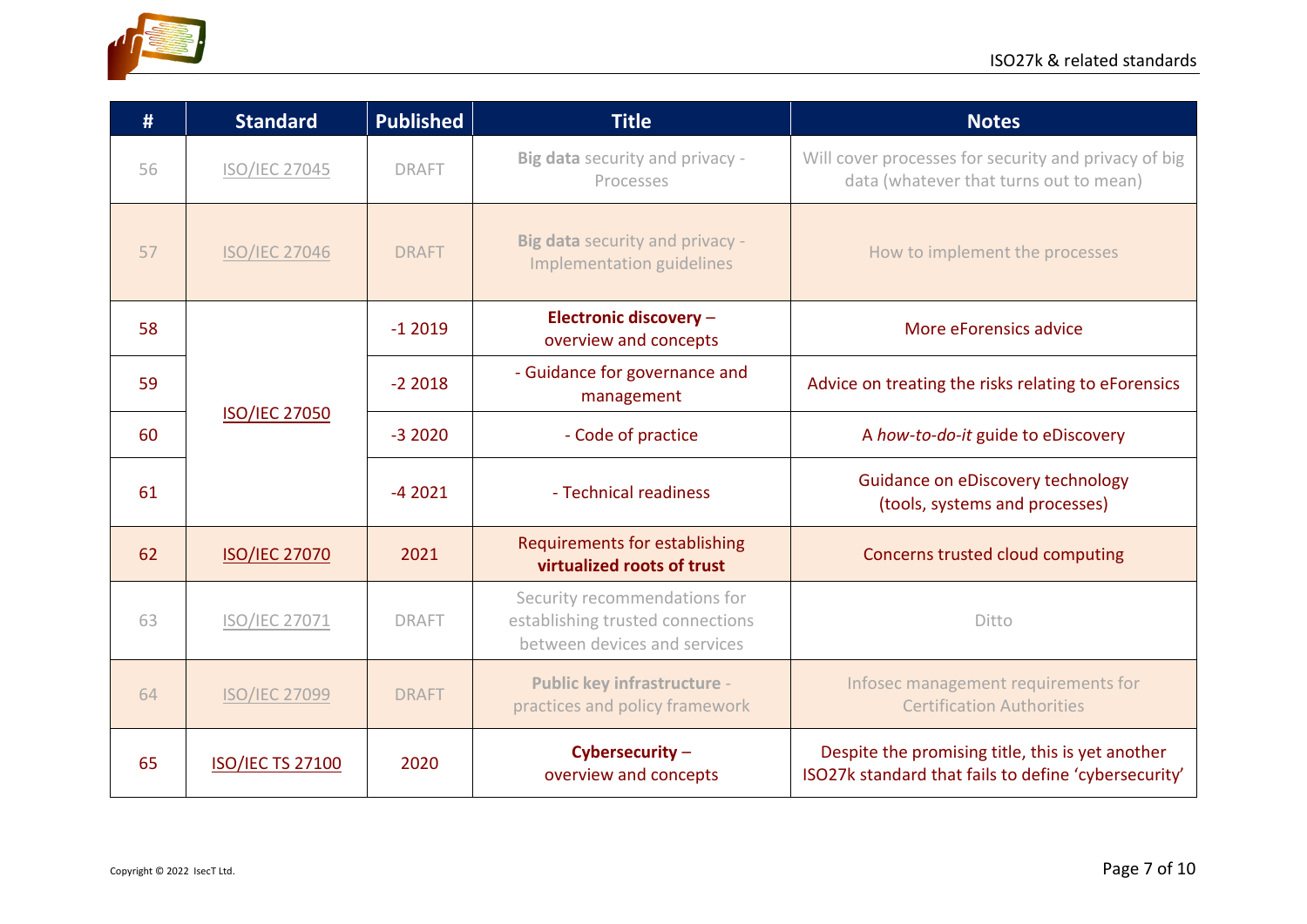

| #  | <b>Standard</b>         | <b>Published</b> | <b>Title</b>                                                                    | <b>Notes</b>                                                                                                              |
|----|-------------------------|------------------|---------------------------------------------------------------------------------|---------------------------------------------------------------------------------------------------------------------------|
| 66 | <b>ISO/IEC 27102</b>    | 2019             | Information security management -<br>guidelines for cyber-insurance             | Advice on obtaining insurance to recover some of<br>the costs arising from cyber-incidents                                |
| 67 | <b>ISO/IEC TR 27103</b> | 2018             | <b>Cybersecurity</b><br>and ISO and IEC standards                               | Explains how ISO27k and other ISO and IEC<br>standards relate to 'cybersecurity' (without<br>actually defining the term!) |
| 68 | <b>ISO/IEC TR 27109</b> | <b>DRAFT</b>     | <b>Cybersecurity education</b>                                                  | Hopefully teachers will be able to explain what<br>'cybersecurity' is!                                                    |
| 69 | <b>ISO/IEC TS 27110</b> | 2021             | <b>Cybersecurity framework development</b><br>guidelines                        | Guidance on basic concepts to organize and<br>communicate cybersecurity activities                                        |
| 70 | <b>ISO/IEC 27400</b>    | <b>DRAFT</b>     | IoT security and privacy - Guidelines                                           | Concerns the information risk,<br>security and privacy aspects of IoT                                                     |
| 71 | <b>ISO/IEC 27402</b>    | <b>DRAFT</b>     | IoT security and privacy - Device<br>baseline requirements                      | Basic controls expected of IoT things                                                                                     |
| 72 | <b>ISO/IEC 27403</b>    | <b>DRAFT</b>     | IoT security and privacy - Guidelines<br>for IoT-domotics                       | Advice on identifying and treating information risks<br>for IoT in the home                                               |
| 73 | <b>ISO/IEC 27404</b>    | <b>DRAFT</b>     | IoT security and privacy - Cybersecurity<br>labelling for consumer IoT security | How to label IoT things to indicate their security<br>and privacy status                                                  |
| 74 | <b>ISO/IEC TR 27550</b> | 2019             | Privacy engineering for system life<br>cycle processes                          | How to address privacy throughout<br>the lifecycle of IT systems                                                          |
| 75 | <b>ISO/IEC 27551</b>    | <b>DRAFT</b>     | Requirements for attribute-based<br>unlinkable entity authentication            | ABUEA allows people to authenticate while<br>remaining anonymous                                                          |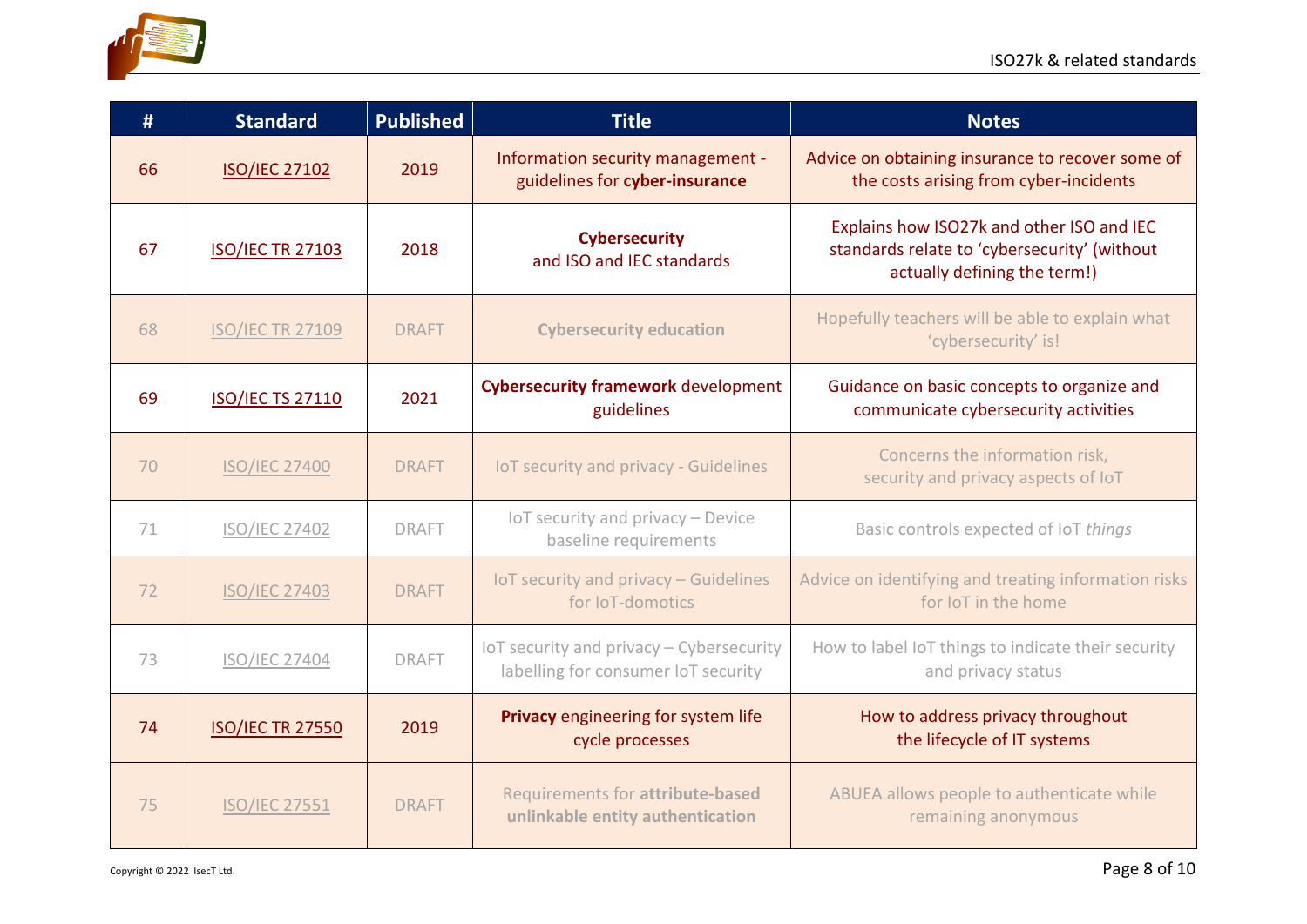

| #  | <b>Standard</b>         | <b>Published</b> | <b>Title</b>                                                                                                               | <b>Notes</b>                                                                                  |
|----|-------------------------|------------------|----------------------------------------------------------------------------------------------------------------------------|-----------------------------------------------------------------------------------------------|
| 76 | <b>ISO/IEC 27553</b>    | <b>DRAFT</b>     | -1 Security requirements for<br>authentication using<br>biometrics on mobile devices - local<br>modes                      | High-level requirements attempting to standardize                                             |
| 77 |                         | <b>DRAFT</b>     | -2 Security requirements for<br>authentication using<br>biometrics on mobile devices - remote<br>modes                     | the use of biometrics on mobile devices                                                       |
| 78 | <b>ISO/IEC 27554</b>    | <b>DRAFT</b>     | Application of ISO 31000 for<br>assessment of<br>identity management-related risk                                          | About applying the ISO 31000 risk management<br>process to identity management                |
| 79 | <b>ISO/IEC 27555</b>    | 2021             | Guidelines on personally identifiable<br>information deletion                                                              | Advice on how to delete personal information                                                  |
| 80 | <b>ISO/IEC 27556</b>    | <b>DRAFT</b>     | User-centric framework for the<br>handling of personally identifiable<br>information (PII) based on privacy<br>preferences | How to handle and comply with the privacy<br>requirements expressed by data subjects          |
| 81 | <b>ISO/IEC 27557</b>    | <b>DRAFT</b>     | Organizational privacy risk<br>management                                                                                  | Another privacy standard!                                                                     |
| 82 | <b>ISO/IEC 27559</b>    | <b>DRAFT</b>     | Privacy-enhancing data<br>de-identification framework                                                                      | About anonymizing personal data to allow its<br>analysis and use without privacy implications |
| 83 | <b>ISO/IEC TS 27560</b> | <b>DRAFT</b>     | <b>Consent record information structure</b>                                                                                | A data structure/format to store and share data<br>subjects' privacy consents                 |
| 84 | <b>ISO/IEC 27561</b>    | <b>DRAFT</b>     | Privacy operationalisation model and<br>method for engineering (POMME)                                                     | An approach to embedding privacy controls into<br>systems                                     |